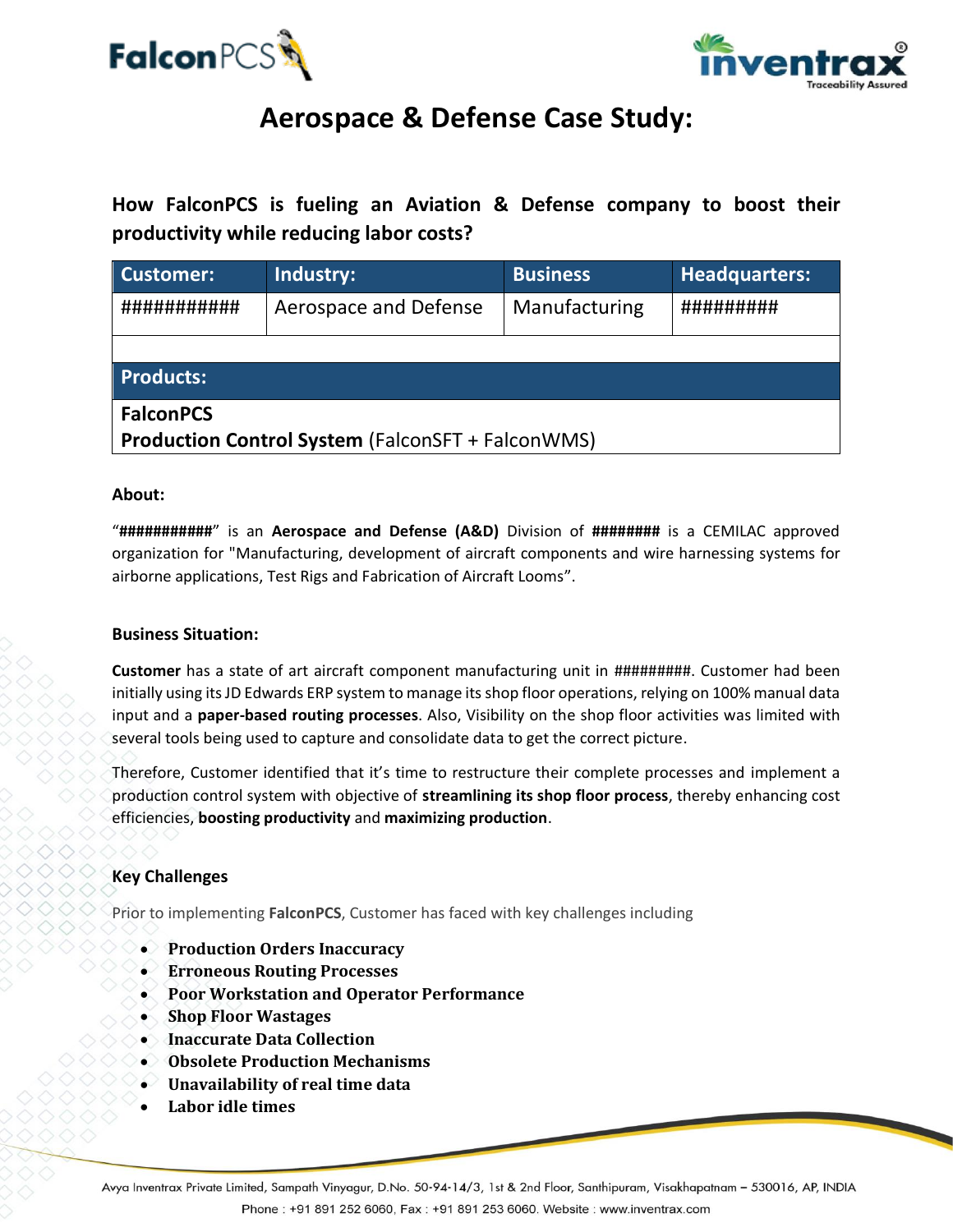



## **The Solution**

To effectively manage the execution of orders in multiple production lines and sales channels, along with its finished goods and spare parts inventories, customer required a sophisticated Production Control System with **aerospace grade standards** to manage such issues in a systematic manner, thereby **reducing manual interventions and increasing workstations productivity**.

Following a comprehensive review of five possible vendors, customer selected Inventrax due to its **blend of rich functionality** and **ease of use solutions** to meet their business requirements.

#### **Solution Provided:**

Being a **pioneer of supply chain operational technologies**, Inventrax with its core SCM expertise and innovation, has implemented a robust **Production Control System** (**FalconPCS**) as a complete end to end traceability suite with its **Shop Floor Tracker** coupled with **Warehouse Management System** using adaptive multi-platform technology to delivery optimum production capability and to meet the rising business demand.

- **Centralized System handling multiple production lines and workstations**
- **Adaptable workflow mechanism built for continuous process improvements**
- **Tightly coupled integration with multiple execution systems**
- **Dynamically managed production, storage, and distribution networks**

#### **Benefits Delivered:**

By streamlining and future-proofing the operation, Inventrax has delivered mission critical time and cost saving benefits to the customer with

- **Lean Inventory management**
- **Improved order fulfillment, accuracy and speed**
- **100% inward quality control as per Aerospace standards**
- **Efficient quarantine mechanism for rejected and scrapped material**
- **Improved quality kitting at store level before issuing to production**
- **Effective management and real-time visibility of shop floor activities**
- **Increased yield along with product quality**
- **Eliminate wastages throughout production, checks for – machine, material, worker, tool availability**
- **Paperless shop floor and material dispatch management**
- **Reduced labor Idle times and increased productivity**

# **Note:**

DUE TO CONFIDENTIALITY AGREEMENT WITH THE CUSTOMER, WE ARE UNABLE TO DISCLOSE THEIR CONTACT INFORMATION

Avya Inventrax Private Limited, Sampath Vinyagur, D.No. 50-94-14/3, 1st & 2nd Floor, Santhipuram, Visakhapatnam – 530016, AP, INDIA Phone: +91 891 252 6060, Fax: +91 891 253 6060. Website: www.inventrax.com